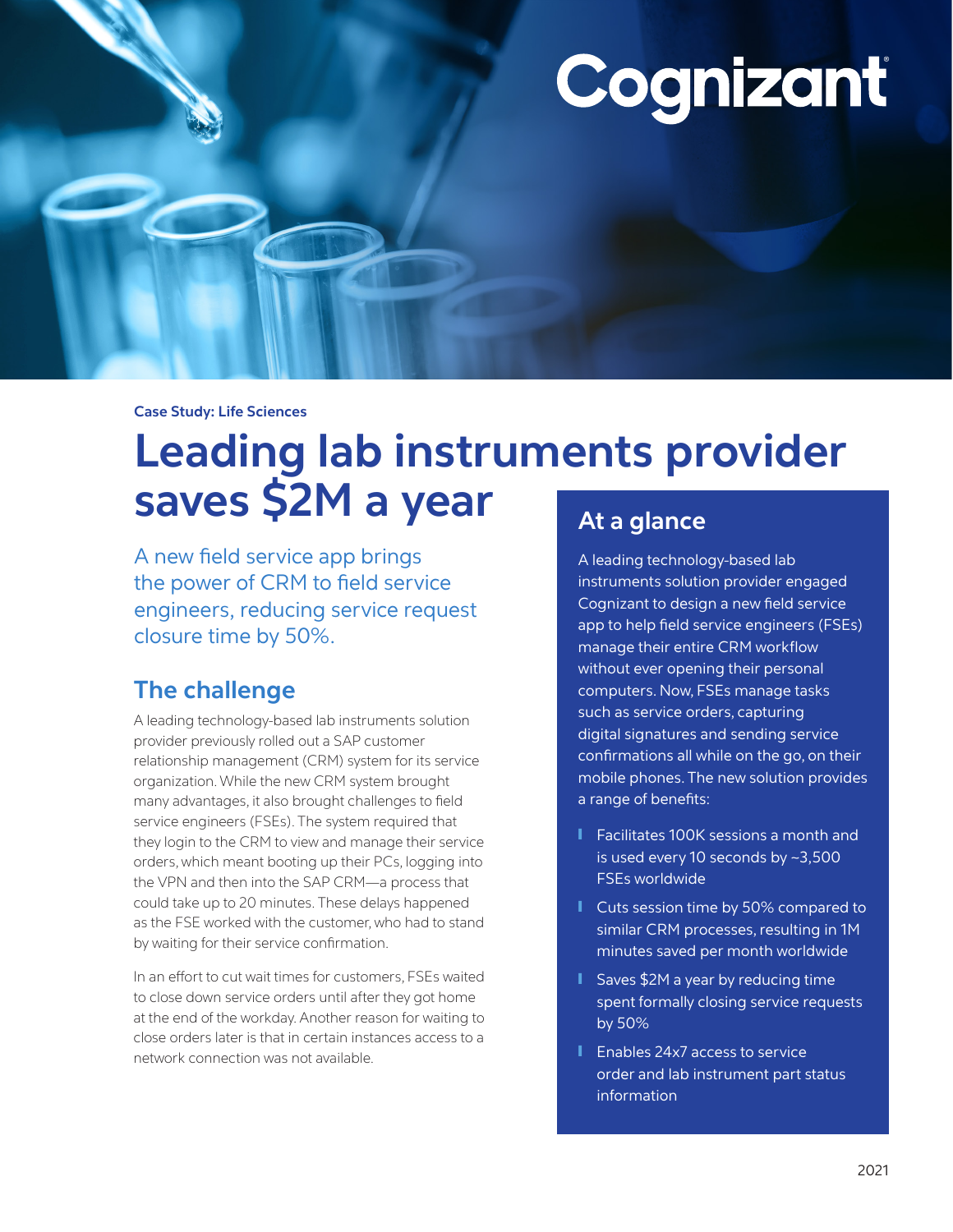## **The approach**

Together with the customer's IT Mobility group, Cognizant assembled a team of the customer's FSEs to design a field service app that would free up engineers, so they could spend more time working directly with customers.

We began the project by mapping a day in the life of an FSE. We captured their design ideas, designed a prototype app and then proposed an app that would address their key pain points. We also worked with a set of FSE pilot users to refine the app into a tool, making sure to address all objectives and make the process run smoother.

#### **New app takes service confirmations on the road**

The new app increases efficiency for FSEs, enabling them to manage their entire CRM workflow without ever opening their PC. They can manage service orders, check parts tracking information, order parts, capture digital signatures and create and email service confirmations all from their mobile phone while on the road or at the customer site. The new app offers a significant efficiency gain for all involved: FSEs, the client's business service team and its customers.

As an ongoing effort, the team continues to look for ways to improve the app, which positively impacts the lives and productivity of FSEs.

The new field service mobile application transforms the way FSEs receive and manage their service order workflows. Customers can also interact with the app to sign service confirmations, which helps to position and promote the brand as technologically innovative.

### **Business outcomes**

Our client's leadership considers the new app not only a great breakthrough innovation for the company, but also as a valuable productivity platform driving efficiency in the customer service organization (CSO) over the last year. The app brings the power of CRM to the palm of the FSE, by helping to improve communications (call notification/call closure), knowledge accessibility

- Speeds revenue recognition by closing service orders as soon as work is completed
- Improves call closure turnaround time (TAT) from 70% to 90%
- Approximately 90% of service calls are now closed in the app

(parts availability) and speed of response times for the organization (call closure and ability to get digital signature of work performed).

#### **A new tool for the customer service organization**

This tool designed by FSEs for FSEs is a foundational element and important aspect that is critical to the success of the CSO organization.

By comparison, when the project first launched, there were 40,000 sessions happening per month. Today, there are up to 110,000 sessions happening per month, which equals 3.5 people using the app every minute of the day.

The new app helps increase efficiency and saves time for FSEs, bringing a range of key innovations, including:

- Real-time push notifications of assigned service orders
- Parts tracking with one click from the app to a carrier's website; no need to call someone in the back office
- Fast access to service order information, including tap-to-call or email the customer to let them know you are on the way
- **I** Tap for driving directions using favorite map apps
- FSEs can order parts to complete a repair easily on site, with immediate notification of availability, eliminating the need to have someone else handle the order
- Consume parts and create service confirmations easily from anywhere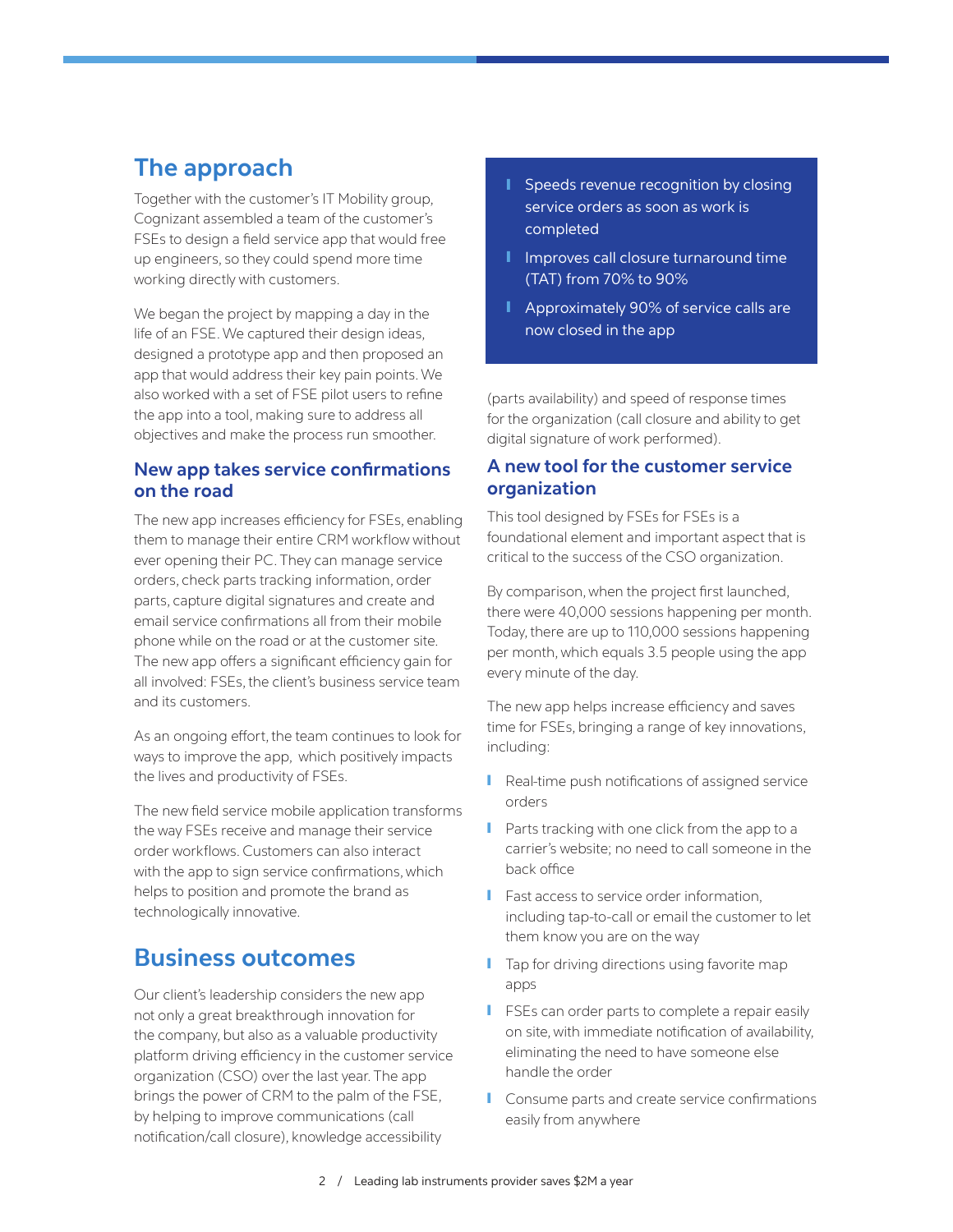- Digital signatures can be captured via email with one tap to the customer
- **I** Easy sign on with fingerprint scanning; no passwords to remember
- Bar code scanning easily creates a system during installs
- **I** Faster TAT on closing service orders and recognizing revenue
- Admin resources freed up to focus on customer related tasks

#### **Saving 1M minutes a month**

The provider also saves 10 minutes per session, or half the time, resulting in 1M minutes saved per month worldwide, or \$2M in savings per year. FSEs now also have 24x7 access to service order and parts status information, which supports better communication with customers on the status of an order.

The ability to close service orders as soon as the work is completed is a financial win for the company, allowing it to recognize incoming revenues faster.

Additional benefits include:

- Improved call closure TAT went from 70% to 90% as a direct result of the new app
- More than 90% of service confirmations now occur within 48 hours of service through the new app, resulting in more timely delivery of documentation to customers
- Redirection of 5 FTEs from process admin to other priorities

Moving forward with the new tool, in partnership with the solution provider, has enabled field service engineers to untether from their laptops. Using critical data that is now easily available in a few taps, FSEs are more productive and can provide better experiences to customers. The customer service organization could not be happier with the impact of the new app, which has fundamentally transformed not just the work performed by the field engineers but the entire business.